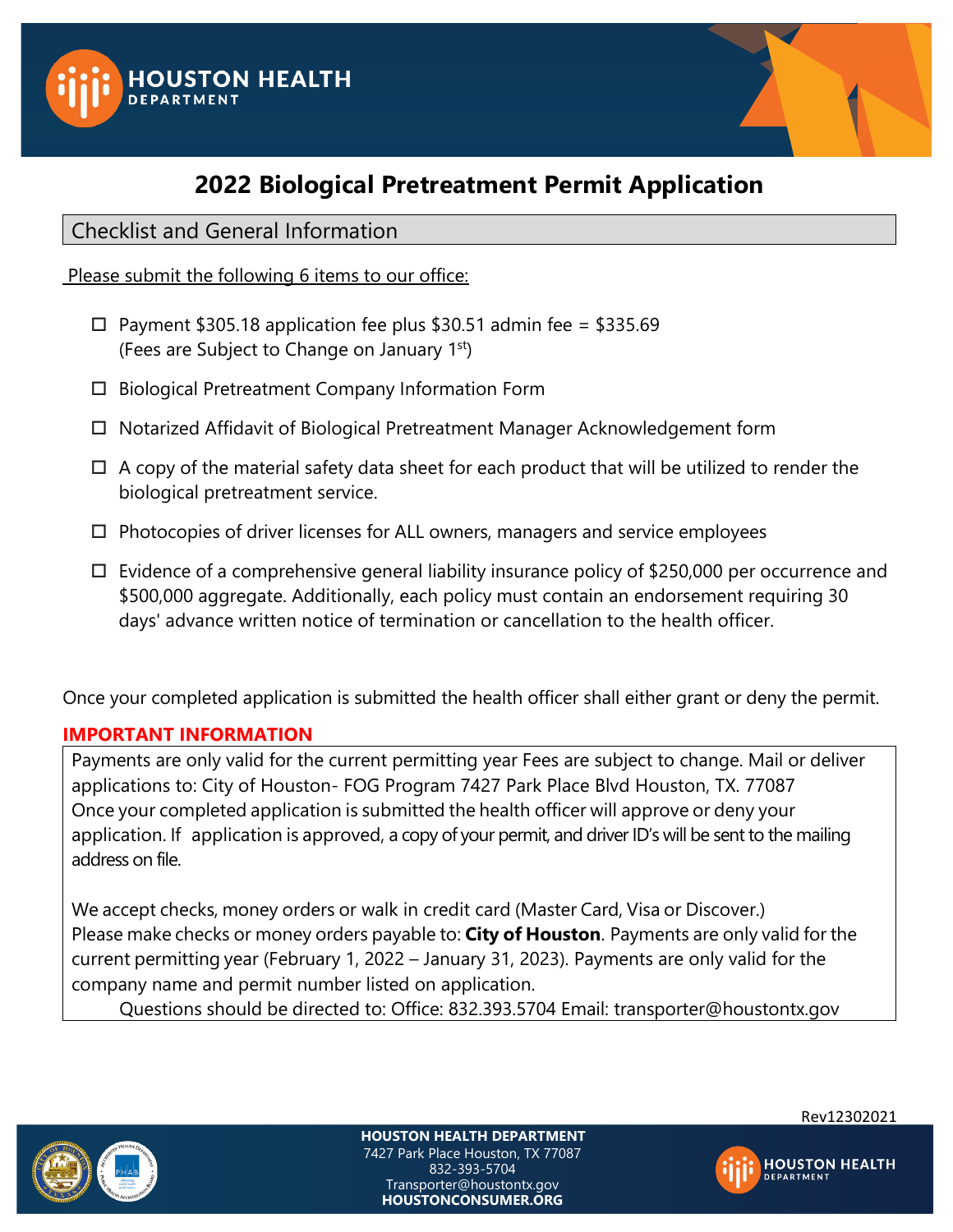



# 2022 Biological Pretreatment Company Information

| <b>GENERAL INFORMATION</b> |               |       |        |  |
|----------------------------|---------------|-------|--------|--|
| Company Name               | Telephone No. |       | Fax No |  |
| Physical Address           | City          | State | Zip    |  |
| Mailing Address            | City          | State | Zip    |  |
| Owner                      | DL No         |       | Email  |  |
| Person Responsible         | DL No         |       | Email  |  |

Does any of your chemicals have Surfactants, Solvents or Emulsifiers? ◯ Yes ◯ No

| Owner Have you, your manager or any employee been convicted of any violations of this |  |                     |  |
|---------------------------------------------------------------------------------------|--|---------------------|--|
| Article or the Solid Waste Laws in the previous three years? $\bigcap$ Yes            |  | $\bigcap$ $\bigcap$ |  |

|  |  | If yes, please explain: |
|--|--|-------------------------|
|--|--|-------------------------|

| Method of Payment:      | Money Order Lull Credit Card<br>⊿ Check ∣ | Amount: 9                      |
|-------------------------|-------------------------------------------|--------------------------------|
| Check/Money Order/CC #: |                                           | $\cup$ Walked in $\Box$ Mailed |
| Check/M.Order/CC Date:  |                                           | Processed by:                  |

Rev10192021



#### **HOUSTON HEALTH DEPARTMENT** 7427 Park Place Houston, TX 77087 832-393-5704 Transporter@houstontx.gov **HOUSTONCONSUMER.ORG**

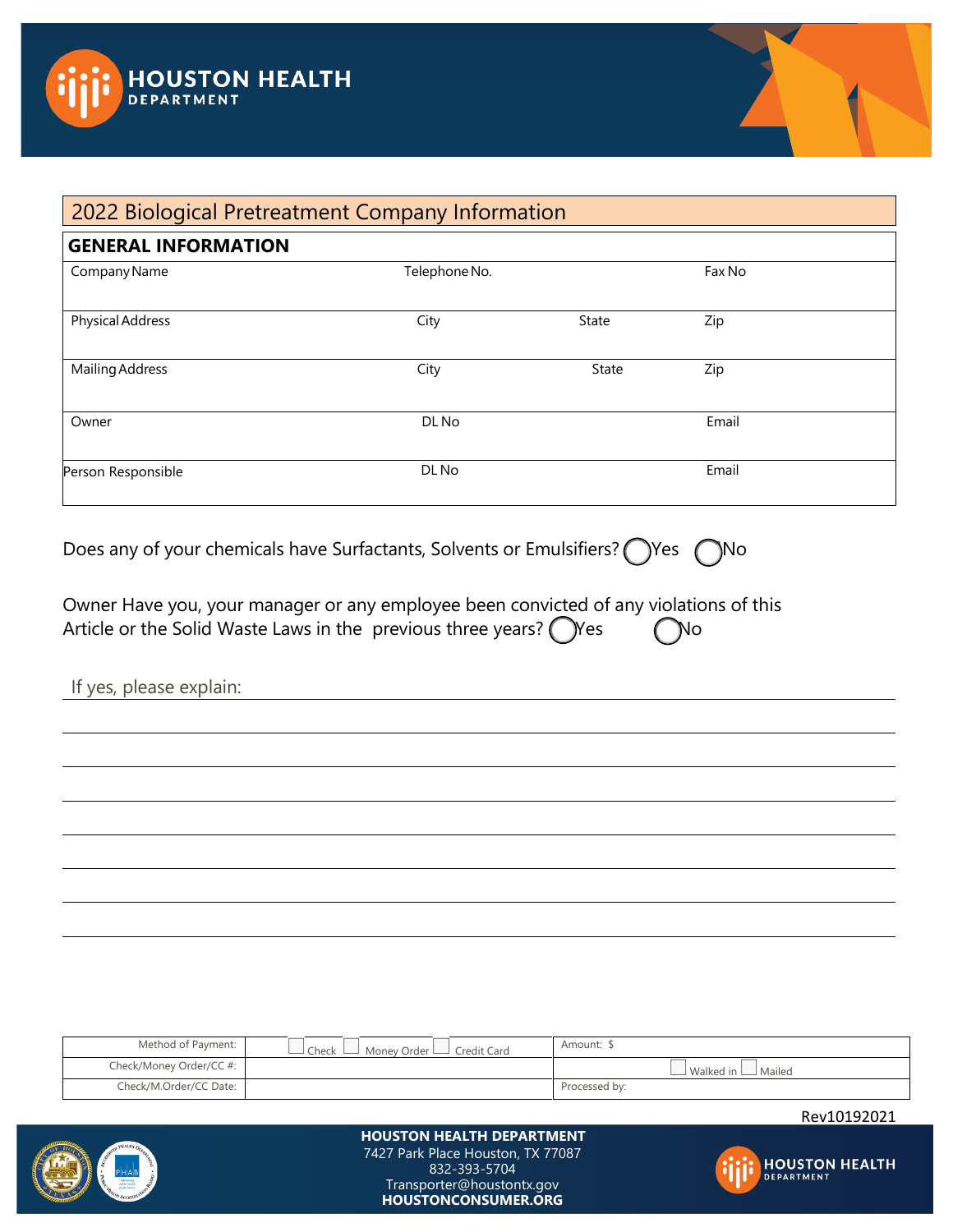



## Authorized Employee(s) & Driver(s)

List the names of authorized employees, Texas Driver's License (TDL) or Texas Personal Identification Card (TPIC) numbers, along with a photocopy of these documents, for each person(s) authorized to perform biological pretreatment service functions under the permit. The permit shall not be valid for the performance of biological pretreatment service functions by any person not listed. Attach a separate sheet of paper if necessary. Please notify our office of any changes in service employee status. Include an attachment if necessary.

### **Include clear and valid photocopies of drivers' licenses for ALL owners, managers and drivers**

| Name | Driver License No./PIC No. | Date of Birth |
|------|----------------------------|---------------|
|      |                            |               |
|      |                            |               |
|      |                            |               |
|      |                            |               |
|      |                            |               |
|      |                            |               |
|      |                            |               |
|      |                            |               |
|      |                            |               |
|      |                            |               |
|      |                            |               |
|      |                            |               |
|      |                            |               |
|      |                            |               |



**HOUSTON HEALTH DEPARTMENT** 7427 Park Place Houston, TX 77087 832-393-5704 Transporter@houstontx.gov **HOUSTONCONSUMER.ORG**

Rev10192021